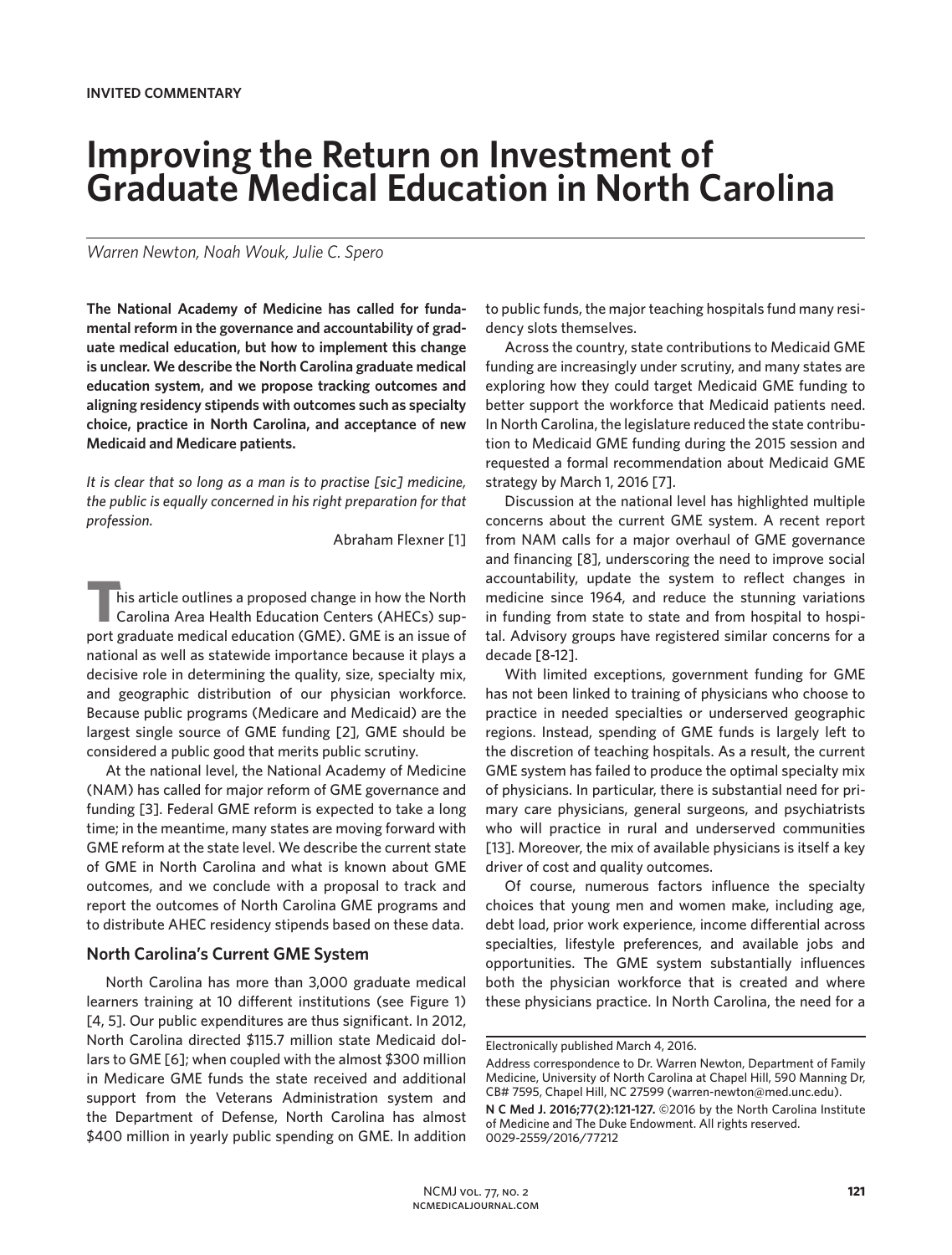

different mix and geographic distribution of the physician workforce will only increase as Medicaid reform begins, payfor-value models spread, and the focus shifts to improving the health of populations and moving care from hospitals into communities.

As a cost-saving measure, Congress instituted a cap on funding of new GME programs in 1997. With limited exceptions, hospitals with existing residency programs that wish to expand residency positions or add new specialties have been obligated to self-fund these positions or seek alternate sources of sponsorship. The result has been disproportionate growth between specialties—faster growth in specialties for which hospitals are well remunerated and slower growth in primary care and other specialties that do not generate as much direct margin. The shift has been dramatic. In a 5-year period following the implementation of the 1997 Balanced Budget Amendment, specialty training programs outgrew their primary care counterparts by a factor of almost 5 to 1 [14]. Between 2004 and 2013, growth in subspecialty GME positions increased by 40%, compared with a 13% increase in pipeline specialty programs (leading to initial board certification) [15]. If analyses take into account the reduction of existing primary care programs, an even greater tilt towards specialty and subspecialty training is apparent [16].

## **What Does North Carolina Need?**

In comparison with other states, the health status of North Carolinians has improved substantially over the past 50 years. In the middle of World War II, 56.7% of North Carolina draftees were medically unfit for service; this proportion was the highest of any state in the country [17]. This finding led to the Poe Commission, the "Good Health Campaign" in the late 1940s, and broad consensus on the

need for more investment in both health care and health professional education. Since then, the health status of North Carolinians has improved substantially; in 2014, the United Health Foundation ranked North Carolina 37th across a large number of objective health indices [18]. Of course, many factors have contributed to this improvement; North Carolina's population has grown to 9th in the nation, and the state has become a major center for pharmaceuticals, information technology, and banking. In addition, the growth and development of our teaching centers, major regional hospitals, GME and other health professional educational systems, and pioneering AHEC and Office of Rural Health programs have played significant roles. However, much work remains. North Carolina is below average on most objective indicators of population health, with huge disparities in outcomes by race, geography, and disease prevalence. If North Carolina were its own country, its life expectancy would rank 44th, below many Eastern European and Central American countries [19, 20].

What are the outcomes of our state's current GME strategy? The North Carolina Institute of Medicine reviewed health professional specialty mix in 2007 and concluded that North Carolina needs significantly more primary care doctors, general surgeons, and psychiatrists working in rural and community settings [13]. Almost a decade later, with the dramatic shifts in direction caused by health care reform, these recommendations remain appropriate. In terms of overall physician supply, North Carolina's physician-to-population ratio ranks 28th in the nation [21], with growth in primary care keeping pace (or possibly exceeding) overall physician growth [5]. While growth in primary care has remained steady, North Carolina residency programs produce fewer generalists than do most other states; in a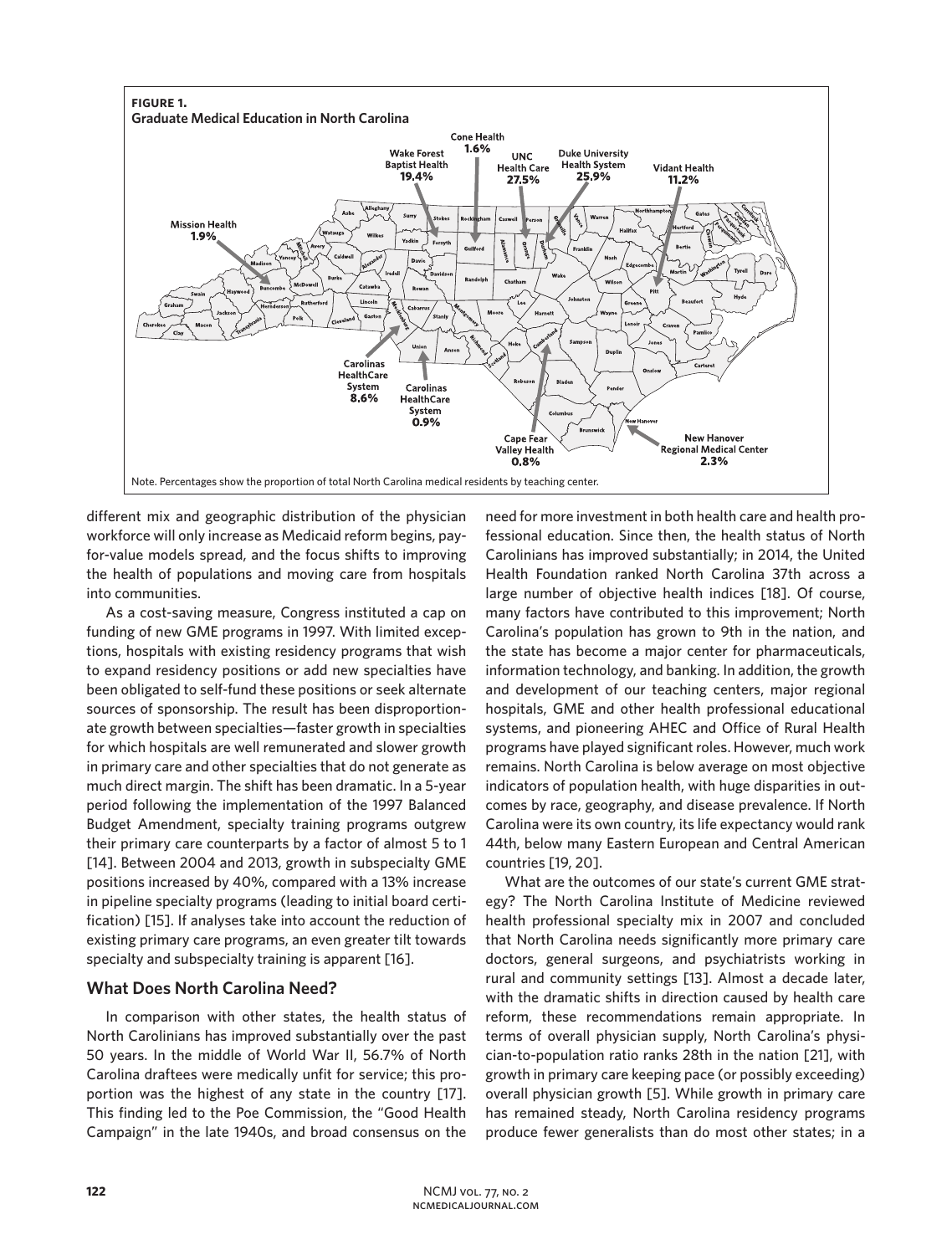50-state analysis of generalist physician production conducted in 2011, North Carolina ranked 43rd [20]. Further, North Carolina retains only 42% of its medical residents, which is well below the national average (see Figure 2).

There are also striking geographic disparities across the state. In 2013, 22% of the state's population lived in rural areas, but only 14% of North Carolina's physicians practiced in rural counties [22, 23]. The net result is that, in our most underserved areas (those designated as persistent wholecounty health professional shortage areas), the ratio of primary care physicians to population is roughly one-third that of non-shortage areas [24].

The state's 16 AHEC residencies have played a significant role in training physicians who stay in North Carolina. As depicted in Figure 3, AHEC residency graduates are more likely than are their non-AHEC counterparts to remain in primary care in North Carolina (50% versus 38%) and to enter rural practice (15% versus 12%) [22, 25]. AHEC primary care graduates are retained in North Carolina in even higher numbers (57% versus 42%). This means that, despite the relatively small numbers of AHEC residents (16% of all resident physicians in the 2013–2014 academic year), AHEC plays an outsized role in nourishing North Carolina's primary care physician workforce [25], and more than half of the physicians who complete an AHEC residency in primary care remain in state to practice.

## **The Role of AHEC in the Future**

A major mission of AHEC is to support the pipeline of physicians and other health professionals. As depicted in Figure 4, this pipeline starts in middle school and high school, and it continues through loan repayment and practice support after formal training ends. Thus, a key strategic question for AHEC is where in the physician pipeline to focus our efforts. By law, AHEC currently tracks and reports the 5-year outcomes of the state's medical schools to assess the production of practicing primary care providers. For the class of 2009, only 14% of North Carolina's medical school graduates ended up practicing in primary care, and only 1% practiced in rural primary care (see Figure 5). Expanding medical schools alone is unlikely to dramatically increase North Carolina's production of physicians in needed specialties and geographic regions. Instead, policy makers and stakeholders need to think more broadly about how to influence physician specialty choice and location of practice. At this time, residency training is a critical place to intervene to adiust the specialty mix and retention of physicians in communities, especially rural ones, in North Carolina.

AHEC can start by systematically collecting and reporting the outcomes of North Carolina's residency training programs, with an emphasis on the following outcomes: selection of needed specialties in rural areas, including

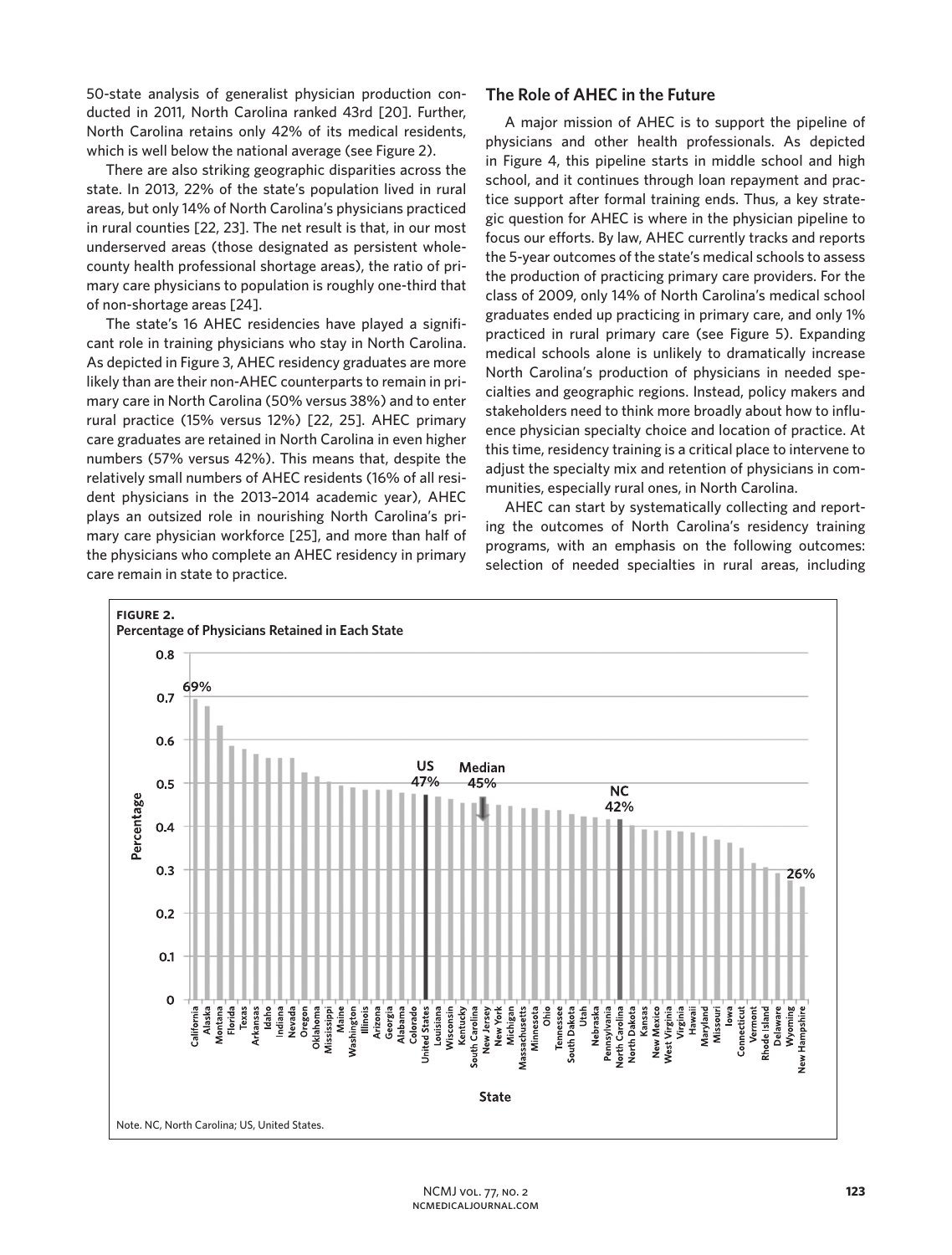

primary care (family medicine, general pediatrics, general internal medicine), general surgery, and psychiatry; physicians' decision to practice in North Carolina, especially in rural and underserved communities; and physicians' acceptance of new Medicare and Medicaid patients. How we operationalize the measurement of these goals is important, and we look forward to collaborating with our partner hospitals and stakeholders to set the final rules.

AHEC will then use these outcomes to adjust its stipends to GME programs on an ongoing basis. In the early 1970s, the legislature funded AHEC to support community-based primary care residencies across the state. These stipends provide key support for the development of primary care and community-based residencies. Last year, there were 213 stipends at \$12,150 each, for a total of \$3,561,165. We will develop a system to annually adjust stipends according to residency outcomes. A first step will be to assign stipends to specific residencies rather than to hospitals or health systems. We will then work with the Cecil. G. Sheps Center for Health Services Research, North Carolina's medical schools, the North Carolina Medical Board, and other organizations to determine and publish 3-year rolling averages for each residency.

In proposing this plan, we wish to stress 3 issues. First, compared with the almost \$400 million in public funds that go into GME in North Carolina, AHEC stipends are modest less than 1% of the total public sector spending. However, in the interest of the citizens of North Carolina, we believe it is necessary to begin focusing on the return on investment of the public dollar, both federal and state.

Second, it is difficult to accurately track the outcomes of residency programs. Fortunately, North Carolina has developed a robust system at the Sheps Center for Health Services Research, which can track the health professional

workforce. We believe that, with some investment, North Carolina can be a leader for the rest of the nation, modeling implementation of a statewide system for shaping the GME workforce on the basis of social outcomes.

Third, in response to the concerns of our medical student and resident education colleagues about the challenges of molding the career plans of individuals in their 20s, we note that physicians are uniquely privileged by public support for many aspects of their careers, and there is an analogous concern about considering clinical quality and outcomes for payment of clinical services. The whole health care system is moving toward paying for quality and outcomes. Why not health care education as well?

## **Conclusion**

AHEC believes that GME has a unique and powerful influence on the future of health care and the communities of North Carolina. Because of this, our GME system needs to become more transparent and responsive to the needs of the communities and the people of the state. We recognize that medical schools and hospitals may feel uneasy for a variety of reasons about reforms that hold medical training programs accountable to the public. Such concerns are hardly new; the American Medical Association initially opposed any Medicare GME financing, characterizing it as "a dangerous device because of the degree of control and regulation which must necessarily accompany federal funds" [26]. Yet, just as health care has evolved, so must GME. The 20th century witnessed dramatic development of medical education. North Carolina played a leadership role in this movement and now boasts numerous well-regarded undergraduate and graduate medical programs. However, future progress is hindered by an inflexible and opaque GME system that is only loosely coupled with the needs of the people and com-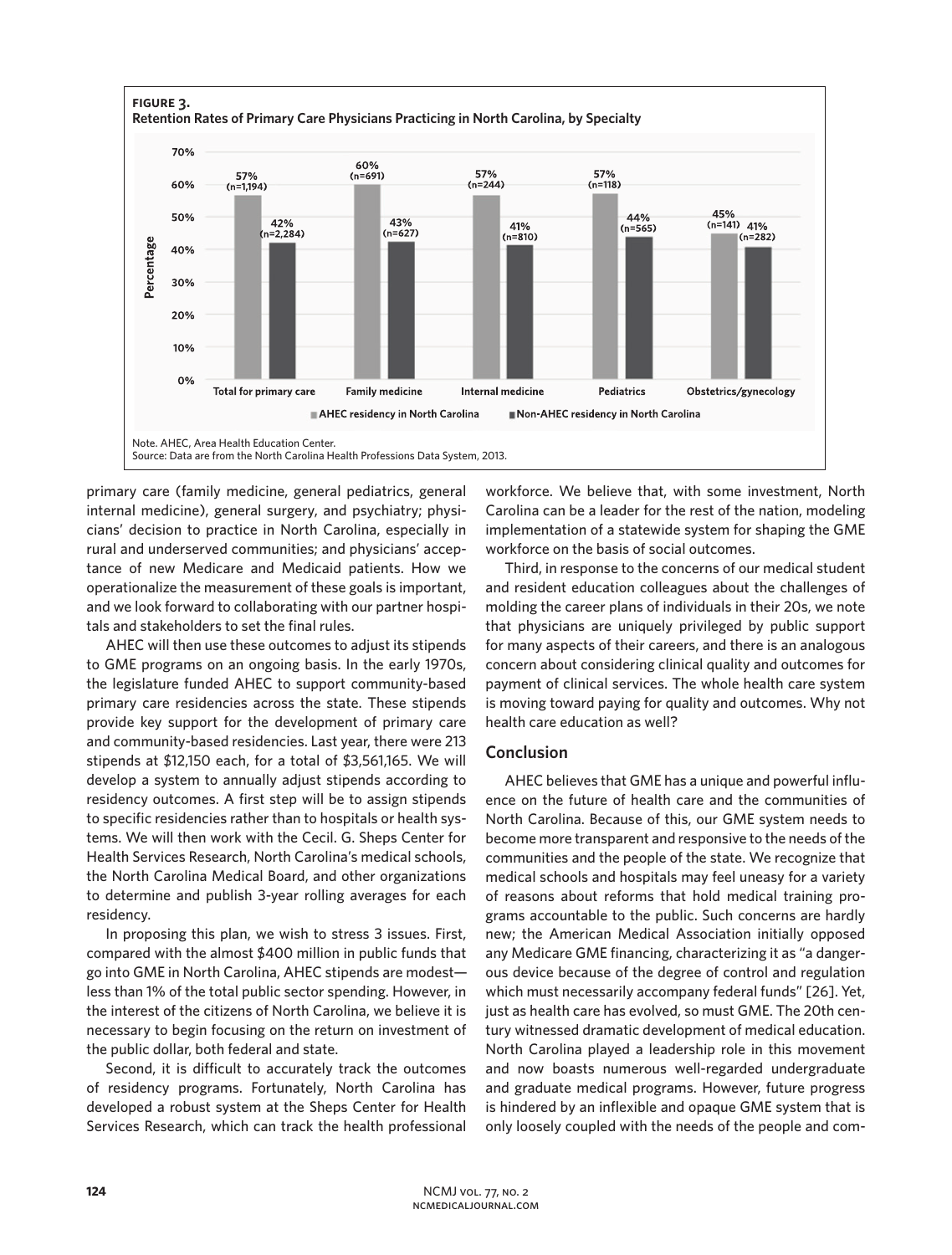

munities of North Carolina.

AHEC will therefore advocate for significant changes in the North Carolina and the national GME systems. A first step is tracking outcomes and providing a modest incentive based on these data. Given the dramatic changes in both the organization of health care and in health professional education, we believe that these measures will likely be only a part of the many changes taking place—not only in health professional education but in health care itself. We look forward to working with our fellow health professionals, our partner hospitals, patients, and other stakeholders to build a new system of health professional education. With regard to concerns from our colleagues about the intrusion of government into education, we believe that Lowell Coggeshall had it right. In 1965, he authored the Association of American Medical Colleges' report, *Planning for Medical Progress Through Education*, which originally established the rationale for the Medicare GME system. In this report he

wrote, "There is, perhaps, no implication of emerging trends that has more profound significance for the field of medical education today than the need to give increasing attention to the growing health requirements of the nation. Positive assumption of responsibility and positive action—and that alone—can keep the initiative in the hands of those best prepared to plan the destiny of medical education" [12]. NCM

**Warren Newton, MD, MPH** vice dean and director, North Carolina Area Health Education Centers; William B. Aycock Professor and chair, Department of Family Medicine, University of North Carolina at Chapel Hill, Chapel Hill, North Carolina.

**Noah Wouk, MD** resident, Department of Family Medicine, University of North Carolina at Chapel Hill, Chapel Hill, North Carolina.

**Julie C. Spero, MSPH** research associate, Program on Health Workforce Research and Policy, Cecil G. Sheps Center for Health Services Research, University of North Carolina at Chapel Hill, Chapel Hill, North Carolina.

#### **Acknowledgments**

Potential conflicts of interest. All authors have no commercial conflicts of interest. W.N. participates in the training of residents at the University of North Carolina (UNC) at Chapel Hill, and the Area Health

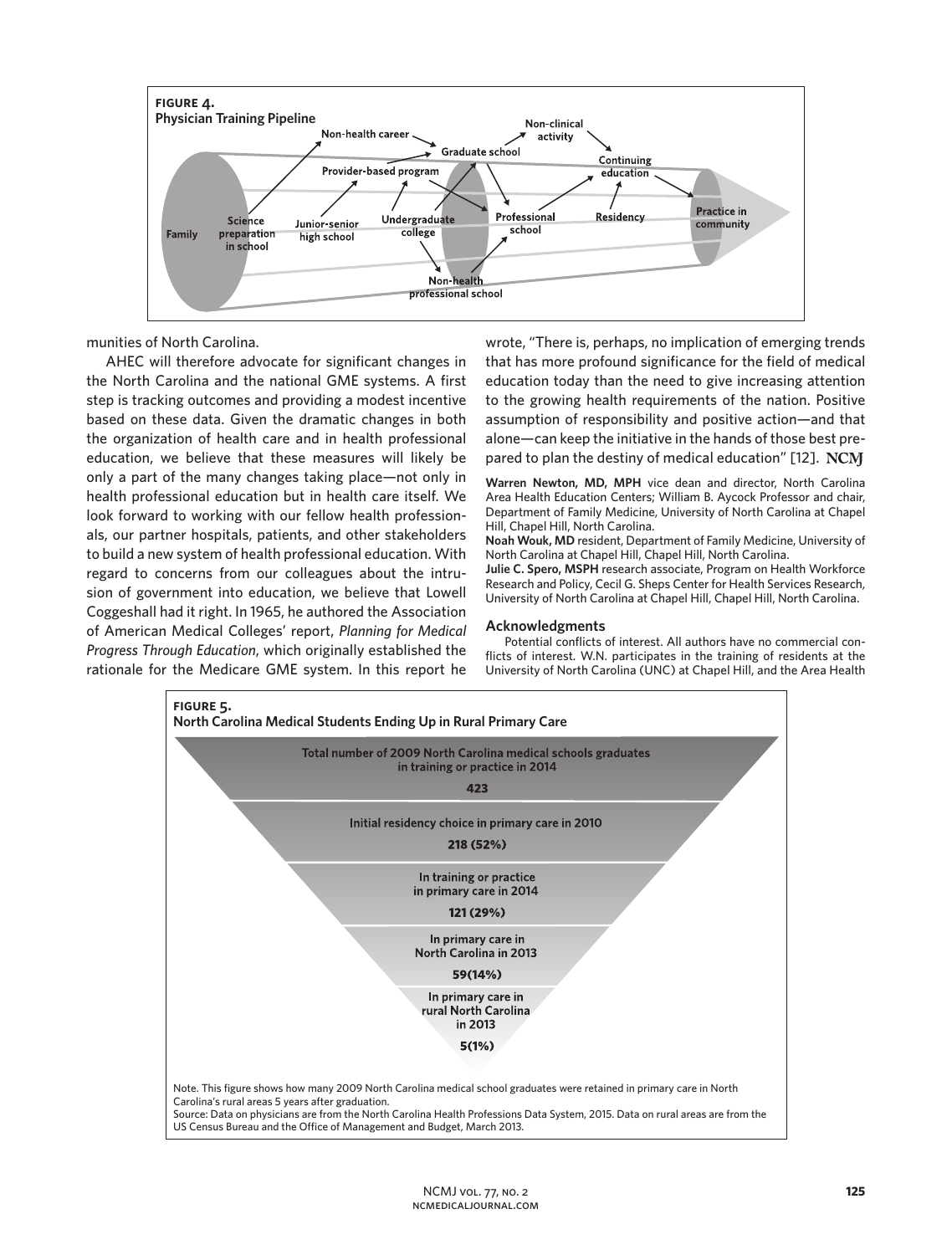*Hall sidebar*

Education Centers (AHEC) program receives funding for graduate medical education and workforce tracking. J.C.S. receives public funding for workforce tracking. N.W. has trained at both UNC Hospitals and Wake AHEC.

#### **References**

- 1. Flexner A. Medical Education in the United States and Canada. London, UK: Forgotten Books; 1910.
- 2. Iglehart JK. Financing graduate medical education–mounting pressure for reform. New Engl J Med. 2012;366(17):1562-1563.
- 3. Committee on the Governance and Financing of Graduate Medical Education, Board on Health Care Services. Graduate Medical Education That Meets the Nation's Health Needs. Eden J, Berwick D, Wilensky G, eds. Washington, DC: National Academies Press; 2014. http://iom.nationalacademies.org/Reports/2014/Graduate-Med ical-Education-That-Meets-the-Nations-Health-Needs.aspx?utm \_source=Hootsuite&utm\_medium=Dashboard&utm\_campaign =SentviaHootsuite. Accessed December 15, 2016.
- 4. Mullan F, Chen C, Steinmetz E. The geography of graduate medical education: imbalances signal need for new distribution policies. Health Aff (Millwood). 2014;32(11):1914-1921.
- 5. North Carolina Health Professions Data System. 2013 North Carolina Health Professions: A Report on Health Care Resources in North Carolina. Cecil G. Sheps Center for Health Services Research, University of North Carolina at Chapel Hill. http://www.shepscenter

.unc.edu/wp-content/uploads/2015/05/2013-HPDS-DataBook .pdf. Published October 2013. Accessed December 15, 2015.

- 6. Henderson TM. Medicaid Graduate Medical Education Payments: A 50 State Survey. https://members.aamc.org/eweb/upload/ Medicaid%20Graduate%20Medical%20Education%20Payments%20A%2050-State%20Survey.pdf. Published 2013. Accessed December 15, 2015.
- 7. North Carolina General Assembly. Session Law 2015-241. House Bill 97. http://www.ncga.state.nc.us/Sessions/2015/Bills/House/ PDF/H97v9.pdf. Accessed January 21, 2016.
- 8. Council on Graduate Medical Education. Twenty-First Report: Improving Value in Graduate Medical Education. http://www.hrsa.gov/ advisorycommittees/bhpradvisory/cogme/Reports/twentyfirstre port.pdf. Published August 2013. Accessed February 25, 2014.
- 9. Medical Payment Advisory Commission (MedPAC). Report to the Congress: Aligning Incentives in Medicare. Washington, DC: Med-PAC; 2010.
- 10. Biles B. Leveling the Playing Field: Financing the Missions of Academic Health Centers. New York, NY: Commonwealth Fund; 1997.
- 11. Macy Study Group. Graduate Medical Education Present and Prospective: A Call for Action. New York, NY: Josiah Macy Jr. Foundation; 1980.
- 12. Coggeshall LT. Planning for Medical Progress Through Education. Report to the Association of American Medical Colleges. Evanston, Ill: AAMC;1965.